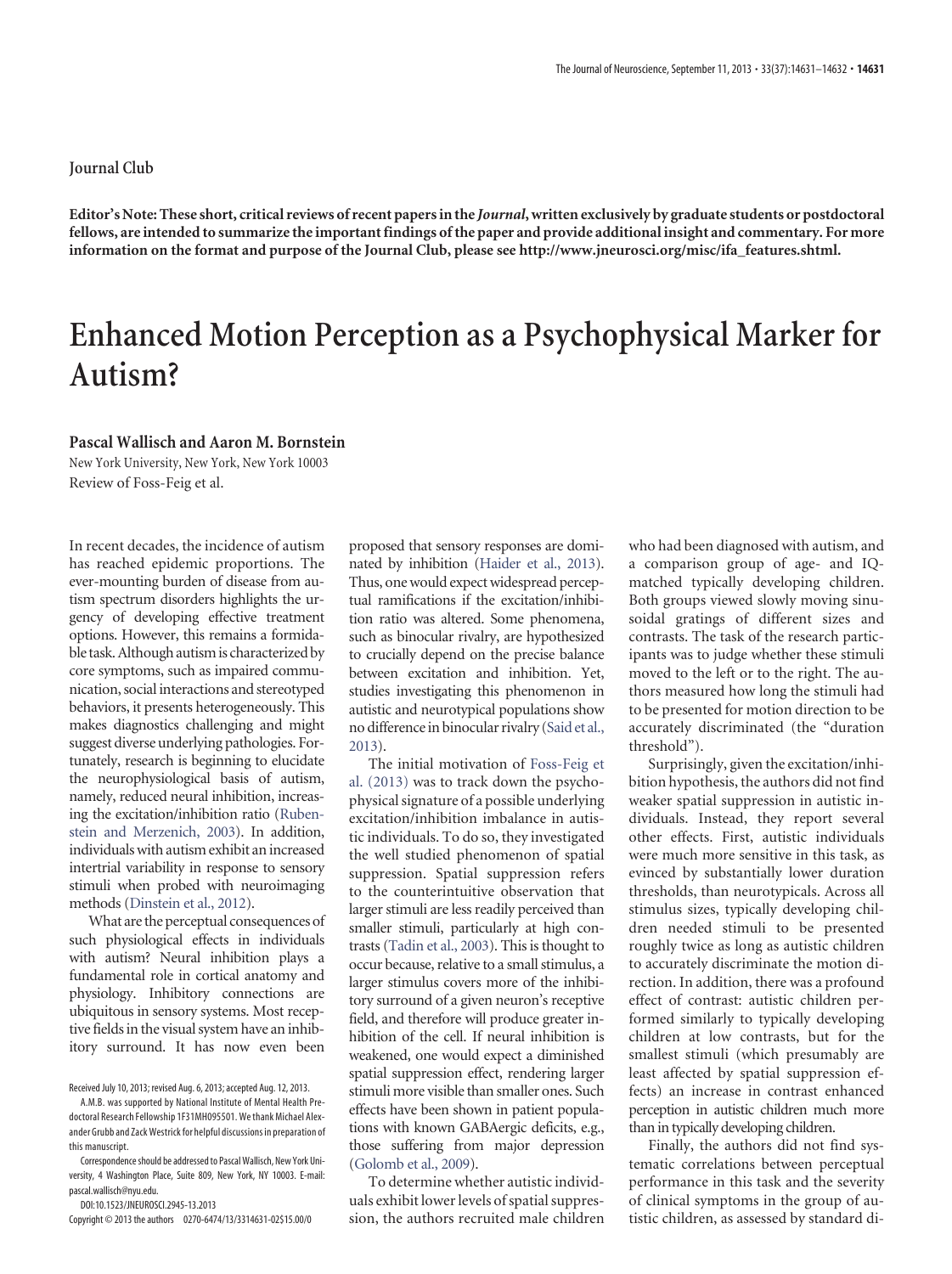<span id="page-1-10"></span>agnostic interviews. This is surprising, because strong correlations between spatial suppression strength and other metrics have been found for domains as diverse as length of depressive episodes [\(Golomb et al., 2009\)](#page-1-6) and IQ [\(Melnick et](#page-1-7) [al., 2013\)](#page-1-7).

The authors interpret their results to indicate that the excitation/inhibition imbalance underlying autism predominantly manifests as a lack of contrast response gain, not as a lack of spatial suppression. Moreover, the fact that perceptual sensitivity clearly distinguished autistic and neurotypical individuals without correlations to severity of autistic symptoms led the authors to suggest that the observed enhancement of motion could function as a categorical marker of autism.

Overall, the study was conducted in a technically rigorous and careful fashion. For instance, the sinewave gratings used in this study were windowed with smooth envelopes both spatially and temporally, thus avoiding potential edge artifacts that would have resulted from sharper windowing. Nonetheless, we would like to highlight a few points that could potentially weaken some of the conclusions in the paper.

A first concern is the choice of dependent measure, namely duration thresholds. This metric is pervasively used in the spatial suppression literature and it might have serendipitously revealed the differential gain control effect, something that may have been unlikely using contrast thresholds. However, we think it is important to link these results to the rest of the psychophysical literature, which rarely uses duration thresholds, for good reason: varying the exposure duration of a stimulus changes its power in the spatiotemporal frequency domain. At short exposure durations, the power distribution is smeared across the spectrum, which could have unforeseen consequences, especially when examining putative inhibitory mechanisms whose effectiveness can vary nonlinearly with time. This is a particular concern given that the stimulus was only shown for a few frames in some cases. Instead, one could easily use the same high contrast stimuli, but use a finediscrimination task to establish direction discrimination thresholds [\(Purushothaman](#page-1-8) [and Bradley, 2005\)](#page-1-8).

The authors used two tasks, one low and one high contrast, to distinguish spatial suppression and summation effects. Yet, spatial suppression and summation are inherently confounded regardless of contrast, even though spatial suppression is presumably weaker at low contrast and summation

weaker at high contrast. Indeed, there seems to be a hint of a spatial suppression effect in the low contrast condition for the typically developing group. One could avoid this confound by presenting a center stimulus of fixed size, while varying the size of an uninformative surround stimulus, thusindependently modulating spatial suppression. A manipulation of this sort could provide valuable confirmatory evidence to observations in this paper, and perhaps elucidate the precise mechanism.

Finally, there is a less interesting interpretation of these results, namely a speedaccuracy tradeoff. It has been shown that autistic individuals sometimes exhibit longer reaction times [\(Inui et al., 1995\)](#page-1-9) and that waiting for a while after a stimulus ends before responding can improve task performance [\(Vlassova and Pearson, 2013\)](#page-1-10). Therefore, the reported higher sensitivity in autistic individuals could have simply resulted from the fact that they waited longer before responding. Although this explanation cannot account for the low-contrast results, this issue is left unaddressed by the authors, and could be resolved by measuring reaction times or by enforcing a sufficiently long wait period before all participants are allowed to respond.

Recording reaction times could also help to substantiate a parallel between the effect on motion perception of autism and that of IQ in neurotypicals. Specifically, [Melnick et](#page-1-7) [al. \(2013\)](#page-1-7) report that high IQ predicts reduced performance for large motion stimuli like those used in this study. IQ accounts for a substantial proportion of the variance of the reported perceptual performance effects in that study, as autism does in this. Is there a latent factor driving both correlations? While high IQ has not been linked to global inhibition levels, and a unifying biophysical explanation of complex phenomena such as IQ and autism seems ambitious at this stage, that these traits appear to share computational features suggests potentially fruitful model-based analyzes. In particular, the link between both effects could be substantiated by fitting reaction times with a driftdiffusion model, an approach recently applied to suggest that IQ modulates specific aspects of evidence accumulation during simple detection tasks [\(Ratcliff et al., 2008\)](#page-1-11). A common effect of IQ and autism on perceptual processing, captured bymodelswith well characterized parameter spaces, could open new research directions for psychophysical markers of autism.

Taken at face value, the results reported by [Foss-Feig et al. \(2013\)](#page-1-4) are interesting and certainly deserving of further inquiry. Specifically, the possibility of diminished contrast gain control in autism is interesting, and could be investigated with an adaptation study: we would expect stronger adaptation effects for autistic individuals. It is also possible that autistics have an advantage at processing briefly presented stimuli per se. It would be straightforward to test this by using a variety of fixed stimulus durations and a diverse set of stimuli. Regardless of future studies to establish the validity and generality of the reported results, this is an intriguing study as it promises to allow a rapid and objective diagnosis of autistic individuals. As such, it is at the vanguard of an exciting development: bringing the hardwon knowledge of vision science to bear on disorders of the nervous system in general, and hopefully helping to alleviate the devastating suffering that they cause.

## **References**

- <span id="page-1-1"></span>Dinstein I, Heeger DJ, Lorenzi L, Minshew NJ, Malach R, Behrmann M (2012) Unreliable evoked responses in autism. Neuron 75:981–991. [CrossRef](http://dx.doi.org/10.1016/j.neuron.2012.07.026) [Medline](http://www.ncbi.nlm.nih.gov/pubmed/22998867)
- <span id="page-1-4"></span>Foss-Feig JH, Tadin D, Schauder KB, Cascio CJ (2013) A substantial and unexpected enhancement of motion perception in autism. J Neurosci 33:8243–8249. [CrossRef](http://dx.doi.org/10.1523/JNEUROSCI.1608-12.2013) [Medline](http://www.ncbi.nlm.nih.gov/pubmed/23658163)
- <span id="page-1-6"></span>Golomb JD, McDavitt JR, Ruf BM, Chen JI, Saricicek A, Maloney KH, Hu J, Chun MM, Bhagwagar Z (2009) Enhanced visual motion perception in major depressive disorder. J Neurosci 29:9072–9077. [CrossRef](http://dx.doi.org/10.1523/JNEUROSCI.1003-09.2009) [Medline](http://www.ncbi.nlm.nih.gov/pubmed/19605644)
- <span id="page-1-2"></span>Haider B, Häusser M, Carandini M (2013) Inhibition dominates sensory responses in the awake cortex. Nature 493:97–100. [CrossRef](http://dx.doi.org/10.1038/nature11665 ) [Medline](http://www.ncbi.nlm.nih.gov/pubmed/23172139)
- <span id="page-1-9"></span>Inui N, Yamanishi M, Tada S (1995) Simple reaction times and timing of serial reactions of adolescents with mental retardation, autism, and Down syndrome. Percept Mot Skills 81:739–745. [CrossRef](http://dx.doi.org/10.2466/pms.1995.81.3.739) [Medline](http://www.ncbi.nlm.nih.gov/pubmed/8668429)
- <span id="page-1-7"></span>Melnick MD, Harrison BR, Park S, Bennetto L, Tadin D (2013) A strong interactive link between sensory discriminations and intelligence. Curr Biol 23:1013–1017. [CrossRef](http://dx.doi.org/10.1016/j.cub.2013.04.053) [Medline](http://www.ncbi.nlm.nih.gov/pubmed/23707433)
- <span id="page-1-8"></span>Purushothaman G, Bradley DC (2005) Neural population code for fine perceptual decisions in area MT. Nat Neurosci 8:99 –106. [CrossRef](http://dx.doi.org/10.1038/nn1373) [Medline](http://www.ncbi.nlm.nih.gov/pubmed/15608633)
- <span id="page-1-11"></span>Ratcliff R, Schmiedek F, McKoon G (2008) A diffusion model explanation of the worst performance rule for reaction time and IQ. Intelligence 36:10 –17. [CrossRef](http://dx.doi.org/10.1016/j.intell.2006.12.002) [Medline](http://www.ncbi.nlm.nih.gov/pubmed/18584065)
- <span id="page-1-0"></span>Rubenstein J, Merzenich M (2003) Model of autism: increased ratio of excitation/inhibition in key neural systems. Genes Brain Behav 2:255–267. [CrossRef](http://dx.doi.org/10.1034/j.1601-183X.2003.00037.x) [Medline](http://www.ncbi.nlm.nih.gov/pubmed/14606691)
- <span id="page-1-3"></span>Said CP, Egan RD, Minshew NJ, Behrmann M, Heeger DJ (2013) Normal binocular rivalry in autism: implications for the excitation/inhibition imbalance hypothesis. Vision Res 77:59–66. [CrossRef](http://dx.doi.org/10.1016/j.visres.2012.11.002) [Medline](http://www.ncbi.nlm.nih.gov/pubmed/23200868)
- <span id="page-1-5"></span>Tadin D, Lappin JS, Gilroy LA, Blake R (2003) Perceptual consequences of centre–surround antagonism in visual motion processing. Nature 424:312–315. [CrossRef](http://dx.doi.org/10.1038/nature01800) [Medline](http://www.ncbi.nlm.nih.gov/pubmed/12867982)